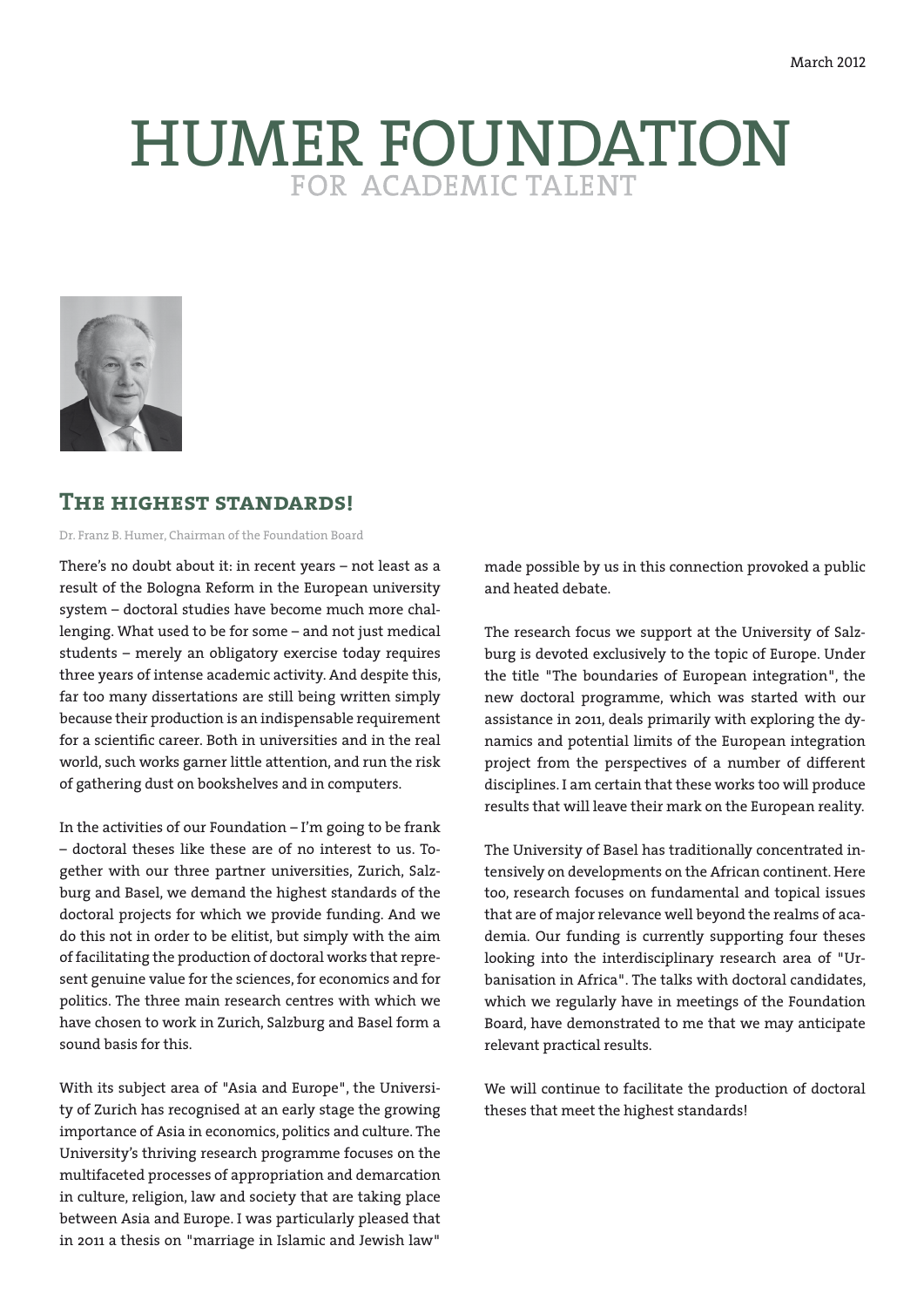

# **Performance report 2011**

Urs Lauffer, executive member of the Foundation Board

Our Foundation, set up in spring 2007, aims to fund talented young scholars in Switzerland, Austria and other European countries, on an exclusively non-profit basis. This is done in close cooperation with the universities involved.

In the fifth year of our activities, we once again granted the University of Zurich funding to the tune of CHF 300 000 for doctoral training in the research area "Asia and Europe". This funding is being used to provide sponsorship for six doctoral candidates. Four doctoral candidates funded by our Foundation successfully completed their work during the period under review. The University of Salzburg received a further EUR 30 000 on top of the figure we gave it last year, taking its total funding in 2011 to EUR 180 000. With this support, six candidates commenced their doctoral work in the PhD programme in Salzburg during the year under review, while the first group of doctoral theses funded by us was completed in 2011. Finally, our Foundation again supported the University of Basel with a grant of CHF 200 000 for its research focus on "Africa". Five doctoral candidates are being funded with this money. Our Foundation is thus currently funding doctoral studies for a total of 16 exceptionally talented young academics.

The intensive collaboration with the relevant staff at the three universities is proving to be worthwhile. For one thing, the quality of the individual research projects is regularly monitored by the professors involved. Secondly, this removes the need for the Foundation to engage in the time-consuming assessment of individual applications. The Humer Foundation therefore still does not assess applications sent to it directly by doctoral candidates.

During the year under review, the Foundation Board again met in two sessions in Salzburg and Erlenbach. The main focus of these sessions was the evaluation and approval of requests for financial support for doctoral candidates on the basis of the detailed clarifications put forward by the three universities. In addition, the Foundation Board dealt with the Foundation's statutory business (annual financial statement, annual report, auditor's report, elections). The Foundation Board periodically reviews, in the presence of the relevant professors and individual doctoral candidates, the success of our funding activities. In doing so, the Foundation Board assesses both the effectiveness of our activities as a measure of the usefulness of our work, and the efficiency, that is, the profitability of the resource allocation. Based on this, and using specific individual cases as models, the Foundation Board determines the policy of our Foundation. Finally, the Foundation Board also deals with all financial questions and risks (including investment principles, which are regularly reviewed and adjusted if need be), and oversees the work of our branch offices.

The Foundation's activities are financed first and foremost through yields on assets and donations, and secondly through transfers from capital reserves. Thanks to a very successful investment policy with substantial financial gains realised, it has been possible in the year under review to maintain the organisation capital at the level of the previous year, despite higher distributions. In the next three years, our Foundation will therefore continue its funding activity at the current level – that is, between CHF 500 000 and 800 000.

The office is managed by the communication management consultancy Lauffer & Frischknecht on a consultative basis. Stéphanie Ramel takes care of the administration. Fritz Frischknecht, MA Econ., is responsible for the accounts. The management of the Foundation's assets is entrusted to InCentive Asset Management. Swiss GAAP FER 21 is used for the annual financial statement.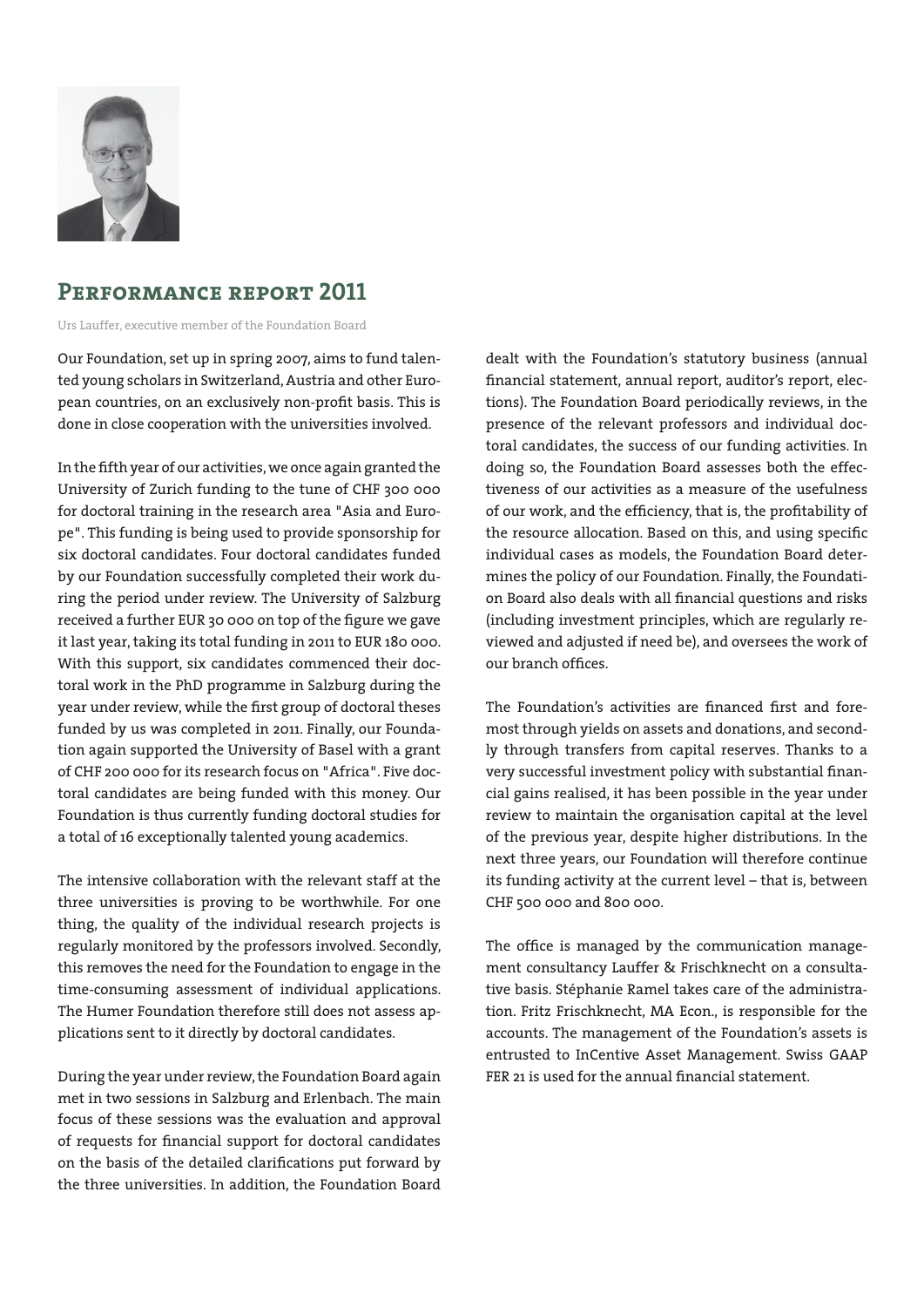# **Current theses**

#### **University of Zurich – Asien and Europe**

**At present the Humer Foundation is supporting the follo– wing six doctoral students:**

Miriam Bishokarma – Contested Spaces – The Gorkhaland Movement in Darjeeling and the Struggle for Alternative Geographies

AMIR HAMID – Screened Bodies, Printed Books and Hypertext. Yusuf al-Qaradawi and the Medial Construction of Religious-Legal Authority in a Transnational Public Space

Aliya Khawari – The Political Economics of Microfinance

LINDA MADUZ - Analyzing the Causes of Welfare State Development in East Asia

MATTHÄUS REST - Water Power. Discourses on Modernity and Development around the Nepalese Arun-3 Hydropower Project

Dilyara Suleymanova – Culture, Language and the Politics of Identity in Post-Soviet Tatarstan

#### **University of Salzburg –**

**European Union Studies**

**At present the Humer Foundation is supporting the follo– wing six doctoral students:**

Laura Andreea Baroni – Interest Group Influence in the European Union: which factors determine whether access translates into influence?

CAL LE GAL - Euroscepticism in the new Member States of the European Union

JÖRG PAETZOLD - Redistribution and Inequality in times of globalization

LUCIA SCHULTEN - Social Market Rules, European Integration and the Welfare State

ERWIN STOLZ - The sociology of living arrangements in Europe

IRYNA TURLAY - P3s and Innovation in the EU

#### **University of Basle – Africa**

**At present the Humer Foundation is supporting the following four doctoral students:**

Stephanie Bishop – Zambian Water Diaries. Technology in Practice

BARBARA HEER - Field studies in Maputo and Johannesburg

PIERRICK LEU - The constitution of road traffic. Ouagadougou's two-wheeler mobility

RICHARD SAMBAIGA - Adolescents, Sex and the City in Southern Tanzania

# **Completed Theses**

**In 2011, the following theses made possible by our Foundation were completed:**

#### **University Salzburg –**

**European Union Studies**

CLAUDIA ARISI - European integration and social policy

MORITZ BUSCHMANN - Technology transformation towards renewable energies and its impacts on European economies and societies

ILZE RUSE - The balance of the economic and social objectives in the regional perspective. How the EU governance contributes

HELENE SCHÖNHEINZ - The Open Method of Coordination (OMC)

Alexander Seymer – Values as explanatory variables for attitudes towards welfare states